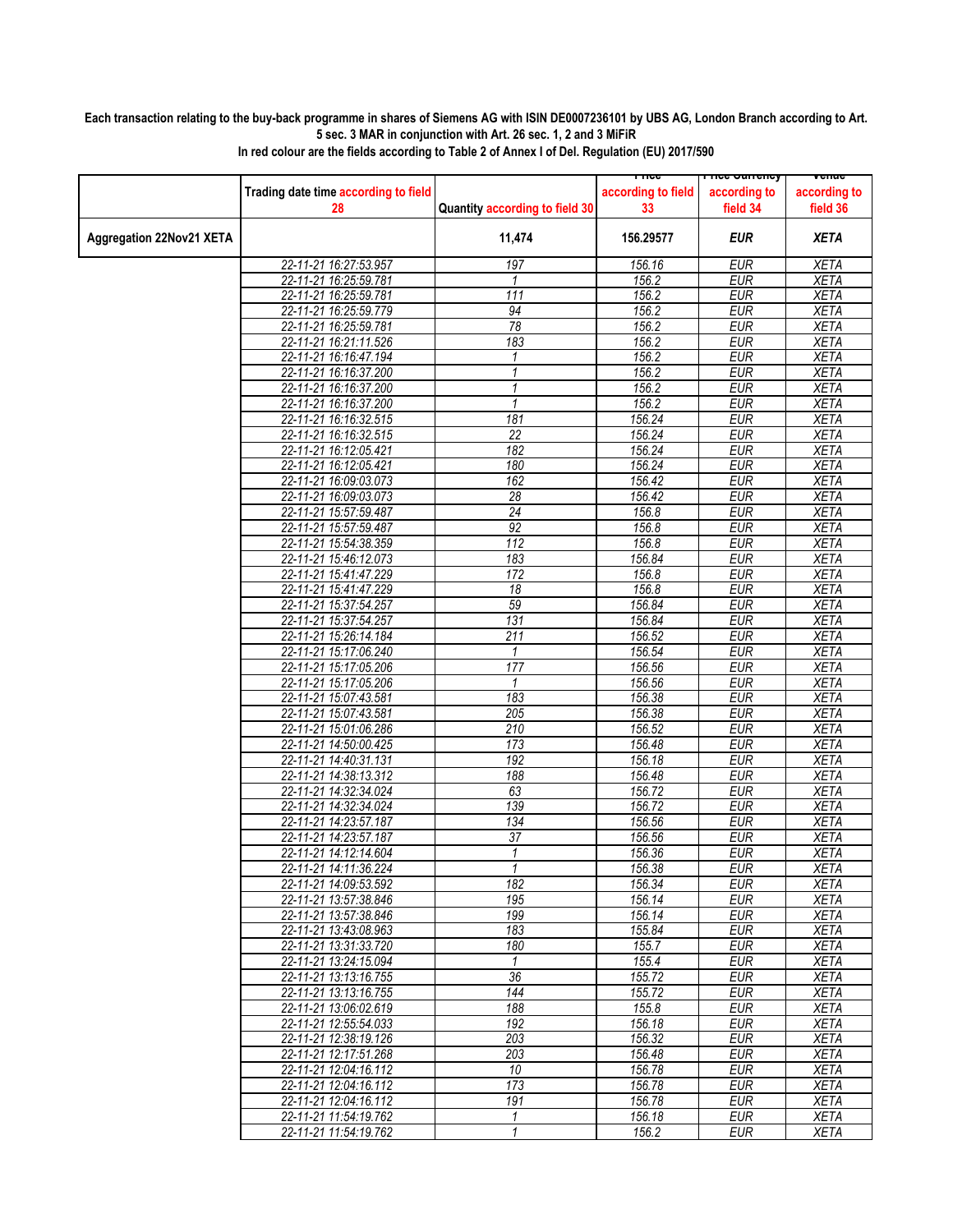| 22-11-21 11:51:14.221 | 201          | 156.38 | <b>EUR</b> | <b>XETA</b> |
|-----------------------|--------------|--------|------------|-------------|
| 22-11-21 11:35:11.702 | 186          | 156.38 | <b>EUR</b> | <b>XETA</b> |
| 22-11-21 11:25:44.678 | 176          | 156.38 | <b>EUR</b> | <b>XETA</b> |
| 22-11-21 11:23:18.623 | 184          | 156.4  | <b>EUR</b> | <b>XETA</b> |
| 22-11-21 11:06:07.134 | 172          | 156.38 | <b>EUR</b> | <b>XETA</b> |
| 22-11-21 10:53:20.262 | 104          | 156.12 | <b>EUR</b> | <b>XETA</b> |
| 22-11-21 10:53:15.936 | 74           | 156.12 | <b>EUR</b> | <b>XETA</b> |
| 22-11-21 10:42:43.818 | 126          | 156.2  | <b>EUR</b> | <b>XETA</b> |
| 22-11-21 10:42:43.818 | 49           | 156.2  | <b>EUR</b> | <b>XETA</b> |
| 22-11-21 10:36:41.121 | 56           | 156.16 | <b>EUR</b> | <b>XETA</b> |
| 22-11-21 10:36:41.121 | 135          | 156.16 | <b>EUR</b> | <b>XETA</b> |
| 22-11-21 10:27:27.534 | 180          | 156.2  | <b>EUR</b> | <b>XETA</b> |
| 22-11-21 10:15:18.710 | 199          | 156.4  | <b>EUR</b> | <b>XETA</b> |
| 22-11-21 10:02:42.455 | 172          | 156.28 | <b>EUR</b> | <b>XETA</b> |
| 22-11-21 09:46:48.086 | 201          | 156.12 | <b>EUR</b> | <b>XETA</b> |
| 22-11-21 09:46:48.086 | 204          | 156.12 | <b>EUR</b> | <b>XETA</b> |
| 22-11-21 09:33:07.266 | 195          | 156.66 | <b>EUR</b> | <b>XETA</b> |
| 22-11-21 09:23:39.577 | 174          | 156.46 | <b>EUR</b> | <b>XETA</b> |
| 22-11-21 09:17:52.402 | $\mathbf{1}$ | 156.3  | <b>EUR</b> | <b>XETA</b> |
| 22-11-21 09:16:44.403 | $\mathbf{1}$ | 156.32 | <b>EUR</b> | <b>XETA</b> |
| 22-11-21 09:10:37.451 | 185          | 156.26 | <b>EUR</b> | <b>XETA</b> |
| 22-11-21 09:00:49.666 | 79           | 156.36 | <b>EUR</b> | <b>XETA</b> |
| 22-11-21 09:00:49.011 | 125          | 156.36 | <b>EUR</b> | <b>XETA</b> |
| 22-11-21 09:00:48.863 | 49           | 156.38 | <b>EUR</b> | <b>XETA</b> |
| 22-11-21 09:00:48.863 | 133          | 156.38 | <b>EUR</b> | <b>XETA</b> |
| 22-11-21 08:48:46.460 | 187          | 156.34 | <b>EUR</b> | <b>XETA</b> |
| 22-11-21 08:40:20.237 | 173          | 156.24 | <b>EUR</b> | <b>XETA</b> |
| 22-11-21 08:32:41.944 | 117          | 155.96 | <b>EUR</b> | <b>XETA</b> |
| 22-11-21 08:32:41.944 | 61           | 155.96 | <b>EUR</b> | <b>XETA</b> |
| 22-11-21 08:31:05.763 | 176          | 156.06 | <b>EUR</b> | <b>XETA</b> |
| 22-11-21 08:30:36.343 | 20           | 156.06 | <b>EUR</b> | <b>XETA</b> |
| 22-11-21 08:23:11.986 | 144          | 156.4  | <b>EUR</b> | <b>XETA</b> |
| 22-11-21 08:23:11.985 | 62           | 156.4  | <b>EUR</b> | <b>XETA</b> |
| 22-11-21 08:16:06.702 | 182          | 155.94 | <b>EUR</b> | <b>XETA</b> |
| 22-11-21 08:13:28.029 | 188          | 155.94 | <b>EUR</b> | <b>XETA</b> |
| 22-11-21 08:09:05.979 | 196          | 155.74 | <b>EUR</b> | <b>XETA</b> |
| 22-11-21 08:03:53.636 | 195          | 155.4  | <b>EUR</b> | <b>XETA</b> |
|                       |              |        |            |             |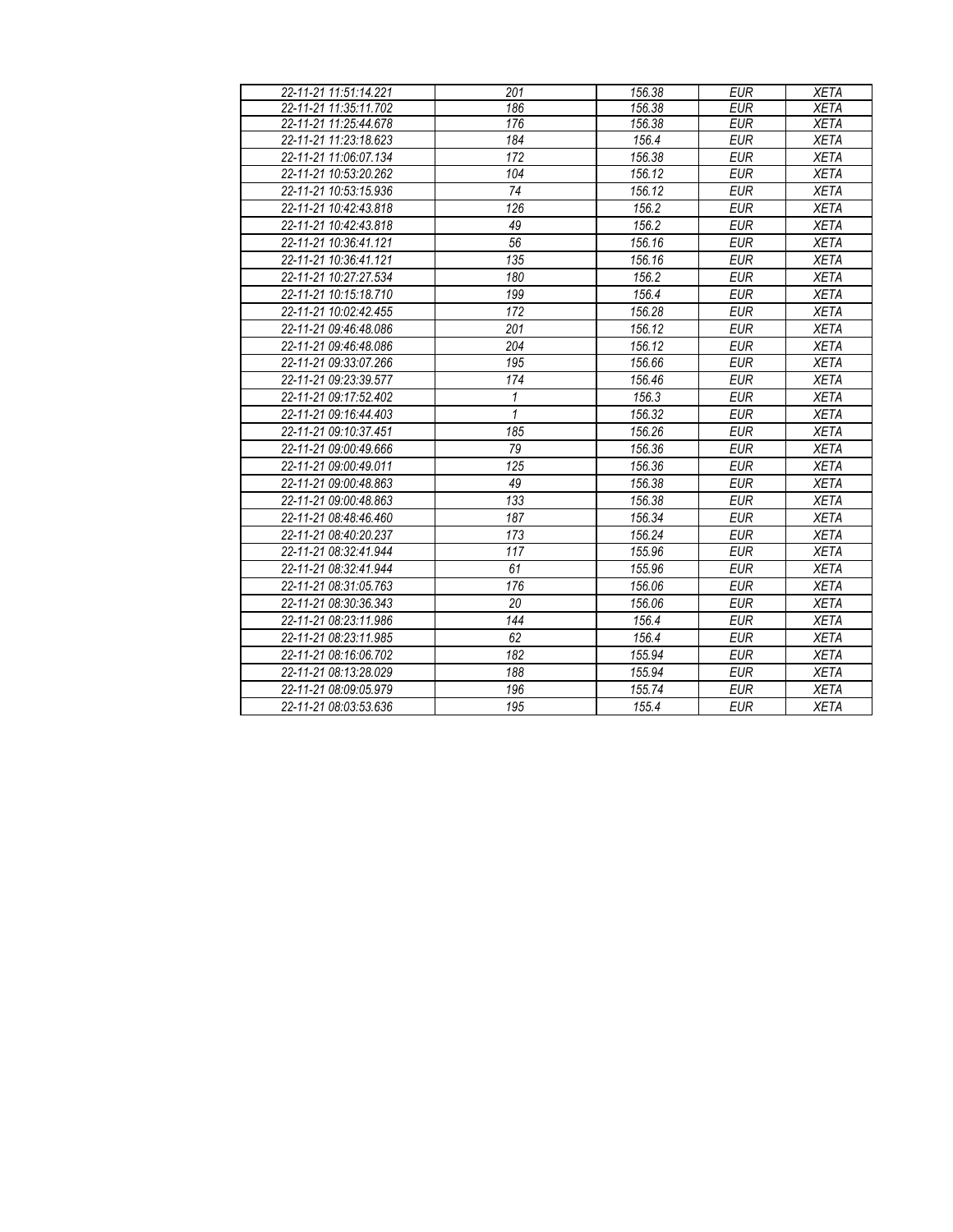## **Each order relating to the buy-back programme above according to Art. 5 sec. 3 MAR in conjunction with Art. 25 sec. 1 and 2 MiFiR**

**In red colour are the fields according to Table 2 of the Annex of Del. Regulation (EU) 2017/580; alternatively you may report the** 

| Date and Time according to field 9 | <b>Segment MIC code</b><br>according to field 16 | <b>Transaction price</b><br>according to field 28 | <b>Price currency according</b><br>to field 29 | <b>Buy-sell indicator</b><br>according to field 32 |
|------------------------------------|--------------------------------------------------|---------------------------------------------------|------------------------------------------------|----------------------------------------------------|
| 22-11-21 16:27:53.957              | <b>XETA</b>                                      | 156.16                                            | <b>EUR</b>                                     | <b>BUY</b>                                         |
| 22-11-21 16:25:59.781              | <b>XETA</b>                                      | 156.2                                             | <b>EUR</b>                                     | <b>BUY</b>                                         |
| 22-11-21 16:25:59.781              | <b>XETA</b>                                      | 156.2                                             | <b>EUR</b>                                     | <b>BUY</b>                                         |
| 22-11-21 16:25:59.779              | <b>XETA</b>                                      | 156.2                                             | <b>EUR</b>                                     | <b>BUY</b>                                         |
| 22-11-21 16:25:59.781              | <b>XETA</b>                                      | 156.2                                             | <b>EUR</b>                                     | <b>BUY</b>                                         |
| 22-11-21 16:21:11.526              | <b>XETA</b>                                      | 156.2                                             | <b>EUR</b>                                     | <b>BUY</b>                                         |
| 22-11-21 16:16:47.194              | <b>XETA</b>                                      | 156.2                                             | <b>EUR</b>                                     | <b>BUY</b>                                         |
| 22-11-21 16:16:37.200              | <b>XETA</b>                                      | 156.2                                             | <b>EUR</b>                                     | <b>BUY</b>                                         |
| 22-11-21 16:16:37.200              | <b>XETA</b>                                      | 156.2                                             | <b>EUR</b>                                     | <b>BUY</b>                                         |
| 22-11-21 16:16:37.200              | <b>XETA</b>                                      | 156.2                                             | <b>EUR</b>                                     | <b>BUY</b>                                         |
| 22-11-21 16:16:32.515              | <b>XETA</b>                                      | 156.24                                            | <b>EUR</b>                                     | <b>BUY</b>                                         |
| 22-11-21 16:16:32.515              | <b>XETA</b>                                      | 156.24                                            | <b>EUR</b>                                     | <b>BUY</b>                                         |
| 22-11-21 16:12:05.421              | <b>XETA</b>                                      | 156.24                                            | <b>EUR</b>                                     | <b>BUY</b>                                         |
| 22-11-21 16:12:05.421              | <b>XETA</b>                                      | 156.24                                            | <b>EUR</b>                                     | <b>BUY</b>                                         |
| 22-11-21 16:09:03.073              | <b>XETA</b>                                      | 156.42                                            | <b>EUR</b>                                     | <b>BUY</b>                                         |
| 22-11-21 16:09:03.073              | <b>XETA</b>                                      | 156.42                                            | <b>EUR</b>                                     | <b>BUY</b>                                         |
| 22-11-21 15:57:59.487              | <b>XETA</b>                                      | 156.8                                             | <b>EUR</b>                                     | <b>BUY</b>                                         |
| 22-11-21 15:57:59.487              | <b>XETA</b>                                      | 156.8                                             | <b>EUR</b>                                     | <b>BUY</b>                                         |
| 22-11-21 15:54:38.359              | <b>XETA</b>                                      | 156.8                                             | <b>EUR</b>                                     | <b>BUY</b>                                         |
| 22-11-21 15:46:12.073              | <b>XETA</b>                                      | 156.84                                            | <b>EUR</b>                                     | <b>BUY</b>                                         |
| 22-11-21 15:41:47.229              | <b>XETA</b>                                      | 156.8                                             | <b>EUR</b>                                     | <b>BUY</b>                                         |
| 22-11-21 15:41:47.229              | <b>XETA</b>                                      | 156.8                                             | <b>EUR</b>                                     | <b>BUY</b>                                         |
| 22-11-21 15:37:54.257              | <b>XETA</b>                                      | 156.84                                            | <b>EUR</b>                                     | <b>BUY</b>                                         |
| 22-11-21 15:37:54.257              | <b>XETA</b>                                      | 156.84                                            | <b>EUR</b>                                     | <b>BUY</b>                                         |
| 22-11-21 15:26:14.184              | <b>XETA</b>                                      | 156.52                                            | <b>EUR</b>                                     | <b>BUY</b>                                         |
| 22-11-21 15:17:06.240              | <b>XETA</b>                                      | 156.54                                            | <b>EUR</b>                                     | <b>BUY</b>                                         |
| 22-11-21 15:17:05.206              | <b>XETA</b>                                      | 156.56                                            | <b>EUR</b>                                     | <b>BUY</b>                                         |
| 22-11-21 15:17:05.206              | <b>XETA</b>                                      | 156.56                                            | <b>EUR</b>                                     | <b>BUY</b>                                         |
| 22-11-21 15:07:43.581              | <b>XETA</b>                                      | 156.38                                            | <b>EUR</b>                                     | <b>BUY</b>                                         |
| 22-11-21 15:07:43.581              | <b>XETA</b>                                      | 156.38                                            | <b>EUR</b>                                     | <b>BUY</b>                                         |
| 22-11-21 15:01:06.286              | <b>XETA</b>                                      | 156.52                                            | <b>EUR</b>                                     | <b>BUY</b>                                         |
| 22-11-21 14:50:00.425              | <b>XETA</b>                                      | 156.48                                            | <b>EUR</b>                                     | <b>BUY</b>                                         |
| 22-11-21 14:40:31.131              | <b>XETA</b>                                      | 156.18                                            | <b>EUR</b>                                     | <b>BUY</b>                                         |
| 22-11-21 14:38:13.312              | <b>XETA</b>                                      | 156.48                                            | <b>EUR</b>                                     | <b>BUY</b>                                         |
| 22-11-21 14:32:34.024              | <b>XETA</b>                                      | 156.72                                            | <b>EUR</b>                                     | <b>BUY</b>                                         |
| 22-11-21 14:32:34.024              | <b>XETA</b>                                      | 156.72                                            | <b>EUR</b>                                     | <b>BUY</b>                                         |
| 22-11-21 14:23:57.187              | <b>XETA</b>                                      | 156.56                                            | <b>EUR</b>                                     | <b>BUY</b>                                         |
| 22-11-21 14:23:57.187              | <b>XETA</b>                                      | 156.56                                            | <b>EUR</b>                                     | <b>BUY</b>                                         |
| 22-11-21 14:12:14.604              | <b>XETA</b>                                      | 156.36                                            | <b>EUR</b>                                     | <b>BUY</b>                                         |
| 22-11-21 14:11:36.224              | <b>XETA</b>                                      | 156.38                                            | <b>EUR</b>                                     | <b>BUY</b>                                         |
| 22-11-21 14:09:53.592              | <b>XETA</b>                                      | 156.34                                            | <b>EUR</b>                                     | <b>BUY</b>                                         |
| 22-11-21 13:57:38.846              | <b>XETA</b>                                      | 156.14                                            | <b>EUR</b>                                     | <b>BUY</b>                                         |
| 22-11-21 13:57:38.846              | <b>XETA</b>                                      | 156.14                                            | <b>EUR</b>                                     | <b>BUY</b>                                         |
| 22-11-21 13:43:08.963              | <b>XETA</b>                                      | 155.84                                            | <b>EUR</b>                                     | <b>BUY</b>                                         |
| 22-11-21 13:31:33.720              | <b>XETA</b>                                      | 155.7                                             | <b>EUR</b>                                     | <b>BUY</b>                                         |
| 22-11-21 13:24:15.094              | <b>XETA</b>                                      | 155.4                                             | <b>EUR</b>                                     | <b>BUY</b>                                         |
| 22-11-21 13:13:16.755              | <b>XETA</b>                                      | 155.72                                            | <b>EUR</b>                                     | <b>BUY</b>                                         |
| 22-11-21 13:13:16.755              | <b>XETA</b>                                      | 155.72                                            | <b>EUR</b>                                     | <b>BUY</b>                                         |